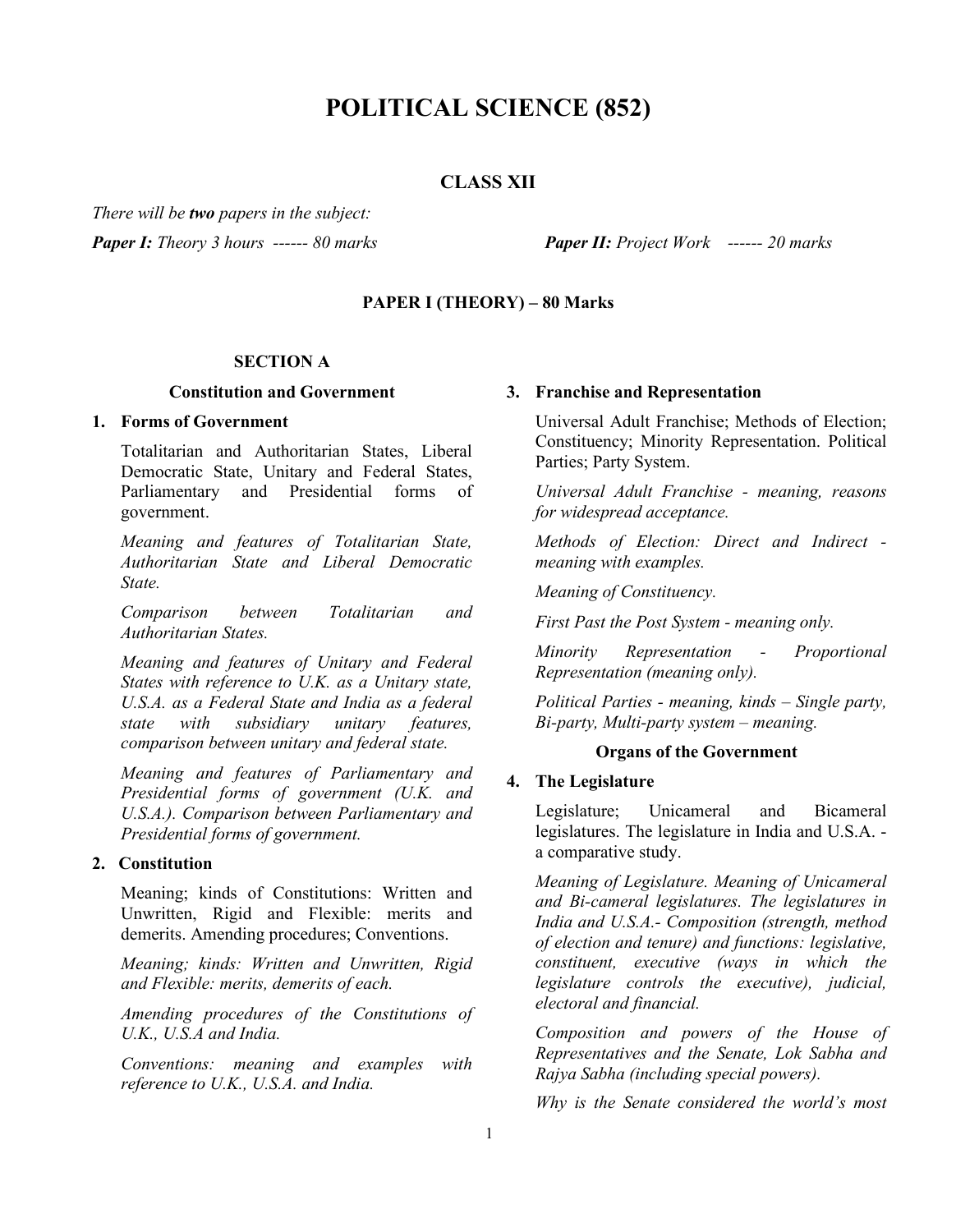#### *powerful second chamber?*

*Comparison of the Rajya Sabha and the U.S. Senate; Lok Sabha with the U.S. House of Representatives.*

# **5. The Executive**

Difference between the Political Executive and the Permanent Executive. Political Executive in India and U.S.A. - a comparative study.

### *Meaning of the Executive.*

*Difference between the Political and Permanent Executive in India. Political Executive in India and U.S.A. - a comparative study. Powers and functions of executive heads of India (President and Prime Minister) and U.S.A. (President).*

# **6. The Judiciary**

Meaning and functions of Judiciary. Conditions of Independence of Judiciary. Judiciary in India and U.S.A. - a comparative study. Judicial Review.

*Meaning and functions of judiciary; conditions of independence of judiciary with reference to India and U.S.A. The Judiciary in India and U.S.A. – composition and powers of Indian Supreme Court and American Supreme Court. Judicial Review – meaning, principles (maxims). Meaning of Judicial Activism and Judicial Restraint. Comparative study of Indian and US Supreme Courts.*

# **SECTION B**

#### **Indian Democracy**

### **7. Indian Constitution**

(i) Preamble

*Preamble and its importance. Meaning of the key words contained in the Preamble.*

(ii) Salient features of the Indian Constitution.

*Written and Comprehensive*; *a Constitution drawn from several sources; Federal structure with Unitary spirit; Partly rigid and Partly flexible; Fundamental Rights and Duties; Directive Principles of State Policy; Parliamentary form of Government; Single Citizenship; Bi-cameral legislature; Universal Adult Franchise; Single Integrated and*  *Independent Judiciary; Judicial Review; Emergency powers; Special provisions for Schedule castes and Schedule tribes.* 

#### **8. Fundamental Rights and Directive Principles**

Fundamental Rights and Directive Principles of State Policy.

*Fundamental Rights: meaning; detailed study of all Fundamental Rights in India.*

*Directive Principles of State Policy: meaning and classification.*

### **9. Local self-government**

73rd and 74th Constitutional Amendment Acts.

 *Key features of the 73rd and 74th Amendments. 11th and 12th schedules in brief.*

 *Composition and functions of Zila Parishad and Municipal Corporation.*

# **10. Democracy in India – a perspective of the challenges faced**

Challenges faced by the Indian Democracy:<br>Caste. Communalism and Regionalism. Caste, Communalism and Regionalism. Strengthening Indian Democracy.

*Caste: meaning, role of caste in Indian Politics.*

*Communalism: meaning only.*

*Regionalism: meaning, forms of regionalism/kinds of regional aspirations (language issues, sons-of-the-soil policies, river demand for new states, secessionist demands).*

*Strengthening Indian Democracy: measures to overcome the challenges faced by Indian Democracy.*

#### **PAPER II (PROJECT WORK) – 20 MARKS**

Candidates will be required to undertake **one** project which **may** be any one of the following:

- (i) A case study.
- (ii) Survey study with a questionnaire.
- (iii) Research based project with in-depth analysis.
- (iv) Local/ national/ global political issue.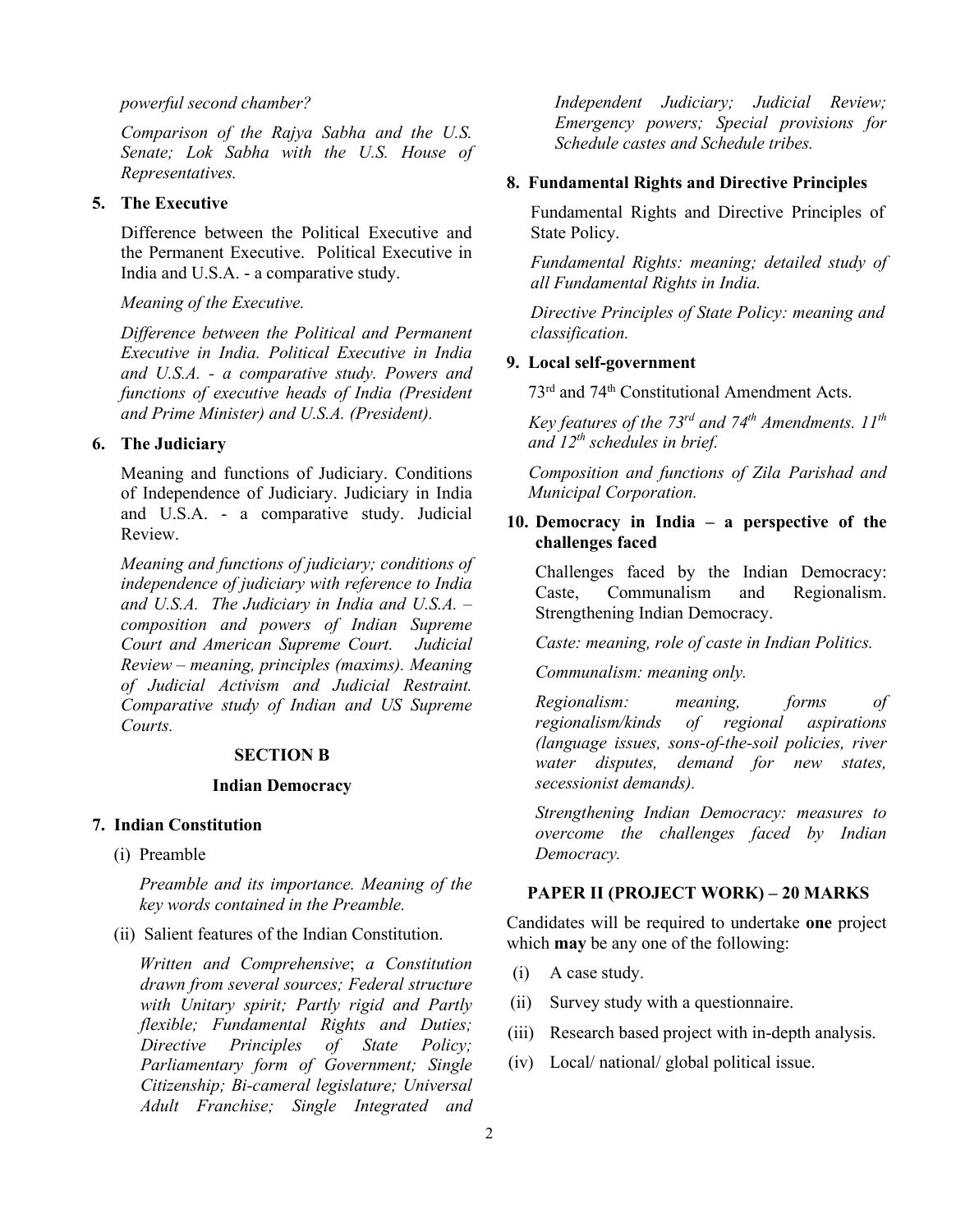(v) Book review/ film review/ documentaries/ posters/ newspapers/ advertisements/ cartoons and art.

The project must not be based primarily on the syllabus; students must be encouraged to produce original, creative and insightful perspectives on an allied aspect of the topic.

For example, if the theme is Fundamental Rights, the project could deal with violation, protection, court verdicts, Public Interest Litigations (PILs), etc. related to socially relevant issues.

# **The project will be assessed by the teacher and a Visiting Examiner appointed locally and approved by the Council.**

**Assessment of Project Work will be done as follows:**

| Internal Evaluation by<br>Teacher        | 10 Marks |
|------------------------------------------|----------|
| Visiting<br>Evaluation<br>bv<br>Examiner | 10 Marks |
| <b>TOTAL</b>                             | 20 Marks |

# **Internal Evaluation by Teacher**

| S.<br>No. | Assessment<br>objective                                      | Criteria                                                                                    | <b>Marks</b> |
|-----------|--------------------------------------------------------------|---------------------------------------------------------------------------------------------|--------------|
| 1.        | Process                                                      | Candidates should<br>be able to:                                                            | 3            |
|           |                                                              | Identify the topic.<br>Plan and detail a<br>research project.                               |              |
|           |                                                              | Select and<br>use<br>appropriate<br>research methods.                                       |              |
| 2.        | Understanding<br>application of<br>knowledge<br>and Analysis | Candidates should<br>be able to:<br>Explain issues and<br>themes clearly and<br>in context. | 4            |
|           |                                                              | Interpret, analyse<br>and<br>evaluate                                                       |              |

|              |              | critically a range<br>of evidence to<br>present reasoned,<br>substantiated<br>arguments/<br>statement.                                                     |    |
|--------------|--------------|------------------------------------------------------------------------------------------------------------------------------------------------------------|----|
| 3.           | Presentation | Overall format,<br>referencing<br>(footnotes $\&\/$ or<br>bibliography),<br>within word limit<br>of $2000$ words,<br>title<br>page,<br>header/footer, etc. | 3  |
| <b>TOTAL</b> |              |                                                                                                                                                            | 10 |

# **Evaluation by the Visiting Examiner**

| S.<br>No.    | Assessment<br>objective                                                           | Criteria                                                                                                                                                                              | <b>Marks</b> |
|--------------|-----------------------------------------------------------------------------------|---------------------------------------------------------------------------------------------------------------------------------------------------------------------------------------|--------------|
| 1.           | $\sigma$ f<br>Choice<br>Technique/<br>Detailed<br>procedure<br>&.<br>Presentation | Overall<br>format,<br>referencing<br>(footnotes)<br>$\&$ /or<br>bibliography), title<br>page,<br>header/footer, etc.                                                                  | 4            |
| 2.           | Analysis and<br>evaluation                                                        | Candidate<br>should<br>be able to:<br>Interpret, analyze<br>evaluate<br>and<br>critically a range of<br>evidence to present<br>reasoned,<br>substantiated<br>arguments/<br>statement. | 3            |
| 3.           | Viva                                                                              | Range of questions<br>based<br>the<br>$\alpha$<br>project only.                                                                                                                       | 3            |
| <b>TOTAL</b> |                                                                                   |                                                                                                                                                                                       | 10           |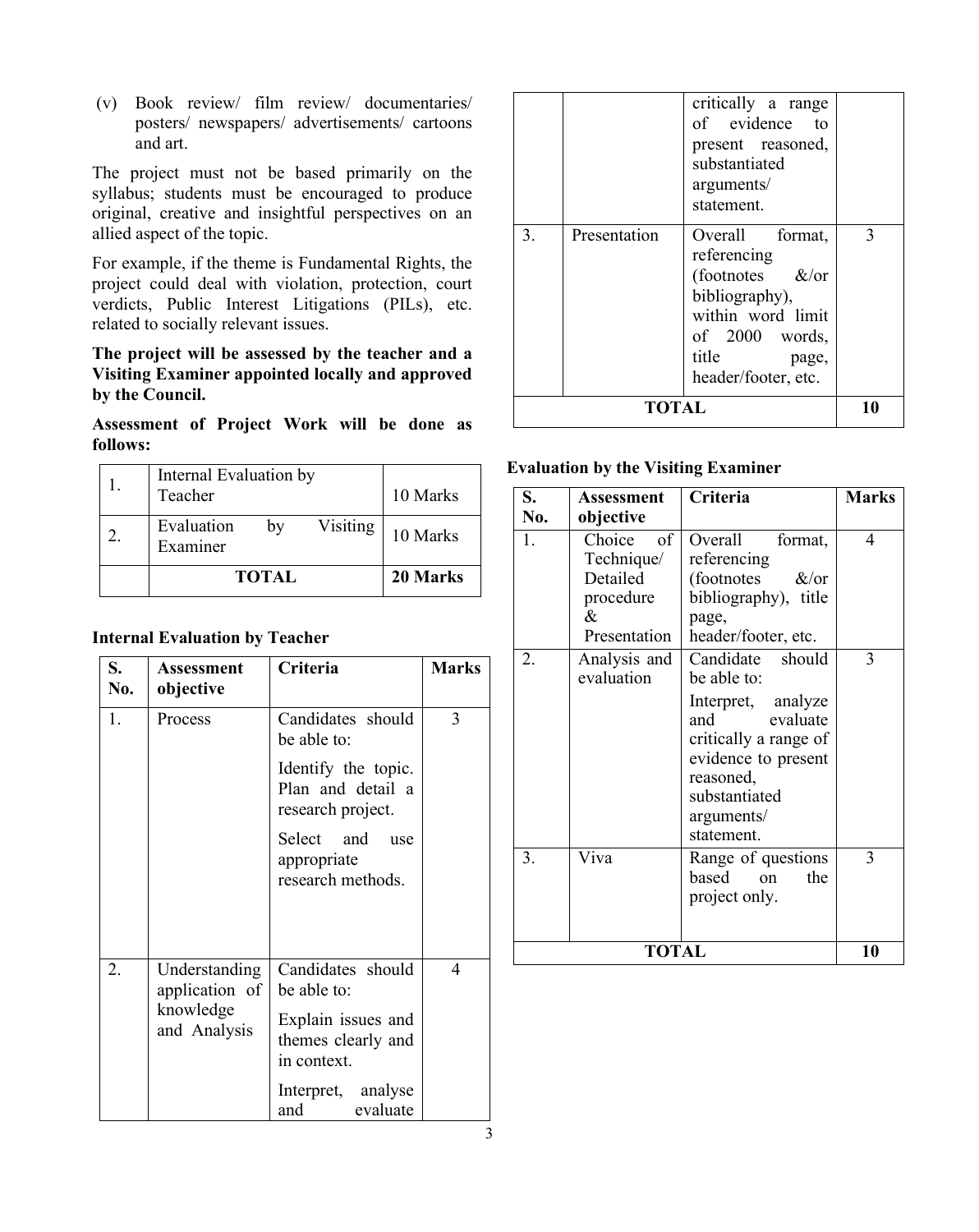### **List of suggested topics for Project Work:**

Given below is a list of suggested topics for Project work, along with guidelines**.**

- 1. Judicial Activism two case studies in which the Judiciary has safeguarded the environment or human rights.
	- Reason for selection of the topic.
	- Framing the Research Question.
	- Hypothesis.
	- Define Judicial Activism and the need for Judiciary to intervene in the work of Legislature and Executive and other matters of social concerns.
	- Positive role played by Judiciary in this direction to be highlighted with the help of two case studies based on environmental protection or safeguarding human rights.
	- Student's perception of the concept.
	- Valid suggestions for reforms in Judiciary.
- 2. Public accountability of Civil Servants in India Is it a myth or a reality?
	- Reason for selection of the topic.
	- Framing the Research Question.
	- Hypothesis.
	- Meaning of Public accountability of Civil Servants to be explained.
	- Positive and crucial role of public servants in a democracy.
	- Loopholes in the existing bureaucratic set up.
	- Inferences can be drawn about Public accountability being a myth or reality from various sources like print/electronic media, film review, documentaries.
- 3. Party System in India changing phases.
	- Reason for selection of the topic.
	- Framing the Research Question.
	- Hypothesis.
	- A brief timeline of Party Systems since independence to be prepared.
	- Strengths and limitations of different systems to be highlighted.
- Success and failure of various systems to be analysed with reference to the role of regional parties in coalition era.
- Few examples to be explained with the help of statistical information.
- Student's vision of rapidly evolving Party system in India.
- 4. Examine one Supreme Court case dealing with Fundamental Rights. Identify the issues of the case and analyse the final ruling.
	- Reason for selection of the topic
	- Framing the Research Question.
	- Hypothesis.
	- Nature and reasons of violation of Fundamental Rights to be explained.
	- A case study of violation and protection of Fundamental Rights in the light of the ruling given by the apex court to be analysed.
	- Remedial steps to be taken to prevent this problem to be suggested.
- 5. Role of Local Self Government institutions in women empowerment.
	- Reason for selection of the topic.
	- Framing the Research Question.
	- Hypothesis.
	- Need for women empowerment to be explained with reference to a few examples.
	- Positive role played by local self-governments to be stated.
	- Collection of data based on statistics and analysis.
	- The project could be in the form of a case study for example - a film review, book review, advertisements, T.V. serials, documentaries, newspaper articles, journals.
	- Student's suggestions for more active participation of women in Indian electoral politics.
- 6. Explore the controversies around the development of a Uniform Civil Code mentioned in the Directive Principles.
	- Reason for selection of the topic.
	- Framing the Research Question
	- Hypothesis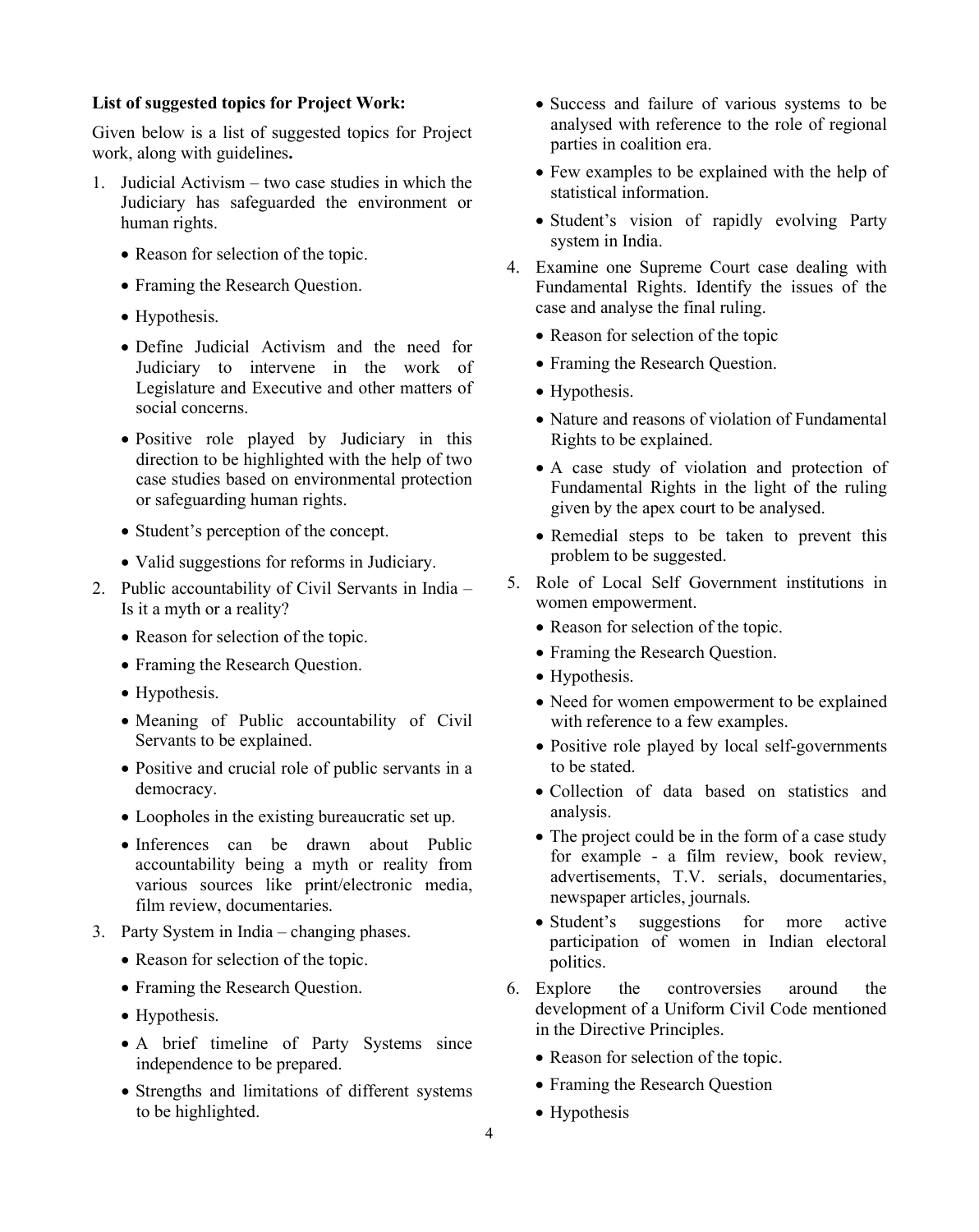- Clarification of the concept of Uniform Civil Code with instances from world constitutions.
- Need for a Uniform Civil Code with reference to Constituent Assembly Debates, historical perspective (parliamentary debates and judicial pronouncements), the present socio-political scenario and the stand of various political parties.
- Controversies and reasons for non-adoption.
- Student's view point and position on the issue.

Alternately this project could also be undertaken survey method or any other method.

- 7. Identify and explain the electoral reforms that are urgently needed in India.
	- Reason for selection of the topic.
	- Framing the Research Question.
	- Hypothesis.
	- Define electoral reforms.
	- Urgency for electoral reforms.
	- Efforts made in the past.
	- Parliamentary debates on this issue.
	- Role of the Election Commission.
	- Stand of various political parties.
	- Judicial pronouncements.
	- Student's observations.
- 8. Discrimination faced by a girl child.
	- Reason for selection of the topic.
	- Framing the Research Question.
	- Hypothesis.
	- Gender as an identity.
	- Collection of data based on statistics and analysis.
	- The project could be in the form of a case study for example a film review, book review, advertisements, T.V. serials, documentaries
	- Inferences drawn.
- 9. Right to Education: To what extent has it benefited the slum children?
	- Reason for selection of the topic.
	- Framing the Research Question.
	- Hypothesis.
- Constitutional provisions.
- Parliamentary debates leading to the enactment of the right.
- A case study of a slum area based on a survey.
- Student's inferences.
- 10. Role of National Human Rights Commission in safeguarding the rights of the under-privileged.
	- Reason for selection of the topic.
	- Framing the Research Question.
	- Hypothesis.
	- United Nations Universal Declaration of Human Rights (1948).
	- Constitutional provisions.
	- Formation of National Human Rights Commission.
	- Its composition and functions.
	- Identifying the under-privileged and understanding their plight.
	- Efforts made by the NHRC (a minimum of two case studies).
	- Student's viewpoint.

# **GUIDELINES FOR TEACHERS:**

- 1. It must be emphasized that the process of doing the project is as important as the final project.
- 2. Once the project/projects are chosen, there should be a process of brainstorming to encourage students to make out a draft/structure for the project before embarking on research.
- 3. During the brainstorming/discussion, the teacher should discuss the assessment criteria with the students.
- 4. The teacher should discuss the draft with the student with regard to the central question and the type of sources to be used.
- 5. The students should be guided on doing the research and looking at different types of evidence.
- 6. Books and suitable reference material could be suggested by the teachers and made available to the students.
- 7. Internet sites could be suggested, but care must